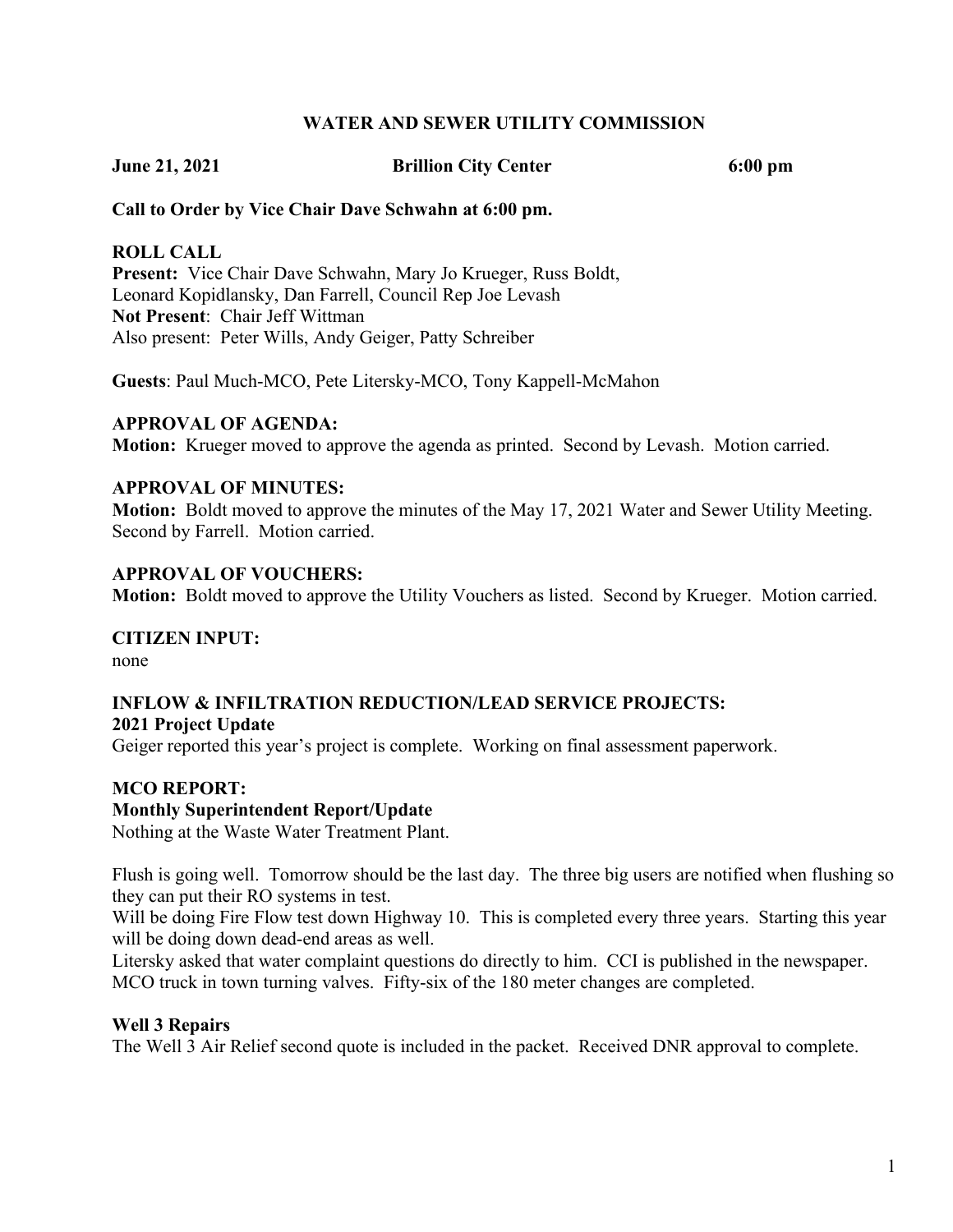# **ENGINEERS REPORT:**

# **Update on WWTP upgrade**

Kappell gave an update. Facility Plan looks at entire facility. Looking at treatment alternatives. On track to submit draft Facility Plan by the end of the month. Looking to schedule another meeting with MCO, Geiger and Wills in July. Struggling with time frame. Information is coming in slowly.

## **Update- Preliminary Compliance Alternative Plan**

Due to DNR at the end of the month.

## **DNR – NON for WPDES Permit for Chloride Source Reduction Measures**

Kappell explained this was received in May, based on the Annual Chloride Report which was submitted back in December. Looked at economic feasibility or recovering regeneration water to be used as brining for the streets in the winter. Could not show cost of project resulting in sewer rate increase of 2% on medium household income. City's funds better spent on the other City needs, such as equipment repairs, replacements and upgrades. Had communication with Green Bay DNR Supervisor regarding our concerns. Heidi is reviewing additional materials that we sent her from the last year's correspondences with David Gerdman.

Will meet to go over options as a result of the communications. EPA is driving to get below 400 mg/l. May have to look at other options if not able to meet requirements. Looking to have a good round table discussion. Our brine is not currently usable as it comes out the rinse.

**CHAIRMAN:** None

**PUBLIC WORKS DIRECTOR:** Nothing to add

## **CITY ADMINISTRATOR:**

## **Water rate Increase - Update**

Copy of Auditors piece from Simple Rate Increase submission was included in the packet. We do not quality for a Simple Rate increase. Drewieske recommends to start by looking at how debt is structured. Requirement to look at sewer rate every three years.

## **PSC Report**

Annual report was reviewed. There were not 15 lead pipes added (page 82). This is a typo.

## **Top Desires for American Cares Act Funding**

Wills met with Calumet County. Will be receiving two payments. The first by the end of June/early July. These funds will be used toward budget shortfalls. The second can be used for sewer and water only, not the roads. Calumet County is receiving 9.7 million with no plan for distribution at this time. Wills asked for input for the top 4 or 5 items we can submit as recommendations. The report is included in the packet and was reviewed. No guidelines have been given to the municipalities for direction. New well was questioned. As long as we do not get another big hitter like Brillion Iron Works there is not an immediate need for a well. Other communities are moving to RO systems. A new RO system is big